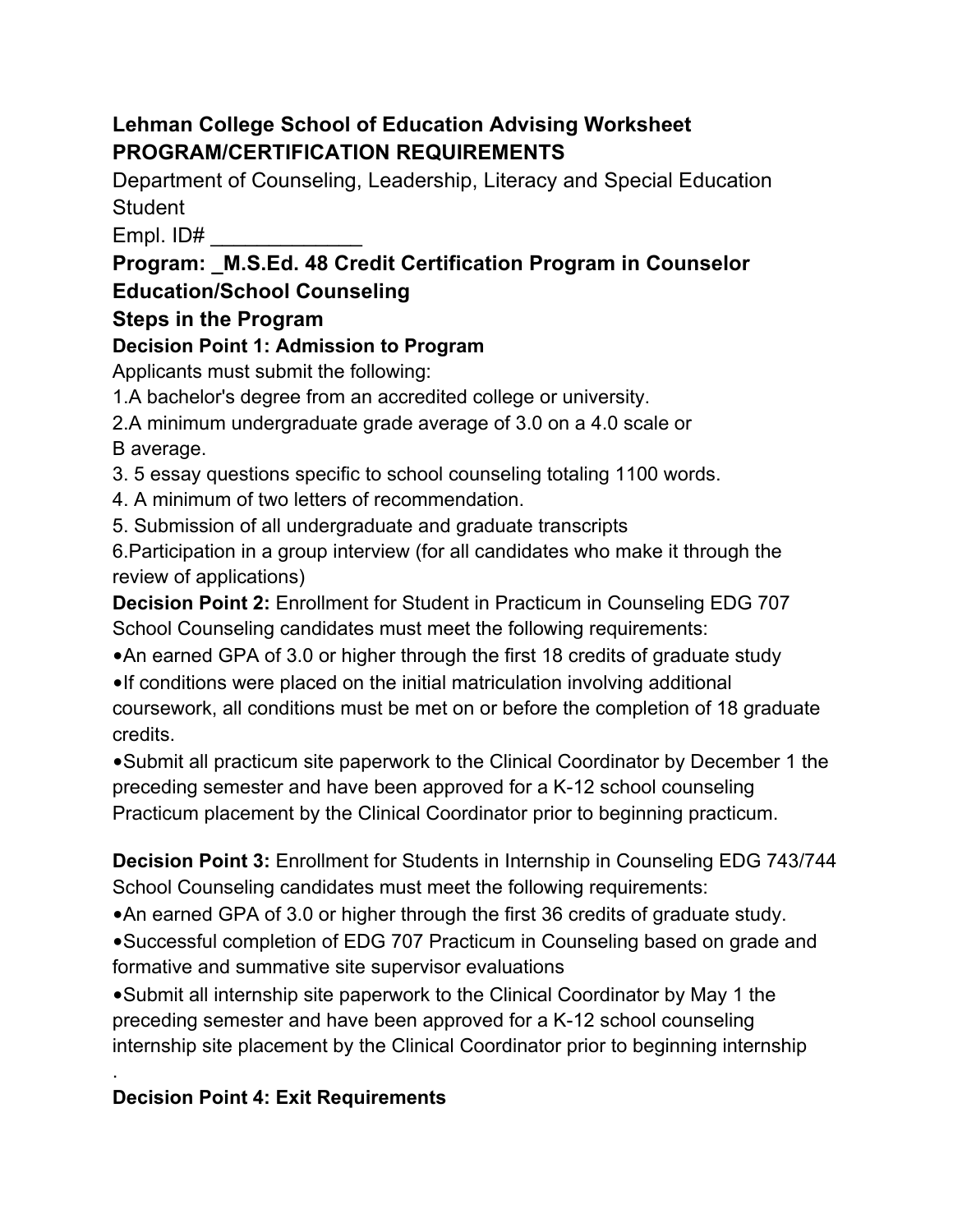School Counseling candidates must:

•Complete a minimum of 48 graduate credits of study in Counselor Education

•Have a minimum GPA of 3.0 throughout the 48-credit concentration.

•Successful completion of EDG 743/44 Internship in Counseling based on

grades and formative and summative assessments of site supervisor.

•If seeking provisional certification, apply after 30 credits via TEACH NY.

### **Graduate Courses: Degree Requirements**

(Program Plan may vary if transfer credit is accepted prior to start of program):

#### **Fall semester 1st year:**

EDG 700 Professional Identity in Counseling (10 hours K-12 pre-prac) EDG 701 Counseling Theories and Techniques (10 hours K-12 pre-prac)

**Winter intersession 1st year** (January intersession 9 weeknights; 3 Saturdays) EDG 703 Group Counseling (10 hour in-class group experience)

### **Spring semester 1st year:**

EDG 702 Multicultural Counseling\* (10 hours K-12 pre-prac) EDG 705 Career Counseling (10 hours K-12 pre-prac)

### **Summer sessions 1st year:**

At least 1 and no more than 2 electives

### **Fall semester 2nd year:**

EDG 704 Human Development in Counseling EDG 706 Assessment in Counseling (10 hours K-12 pre-prac)

**Winter intersession 2nd year:** (January intersession 9 weeknights; 3 Saturdays) EDG 732 Abuse, Violence, and Chemical Dependency Counseling

### **Spring semester 2nd year:**

EDG 707 Practicum in Counseling (100 K-12 school hours total; 60 hours indirect, 40 direct) EDG 739 College Access Counseling **Summer sessions 2d year:**  Elective(s)

#### **Fall Semester 3rd year:**